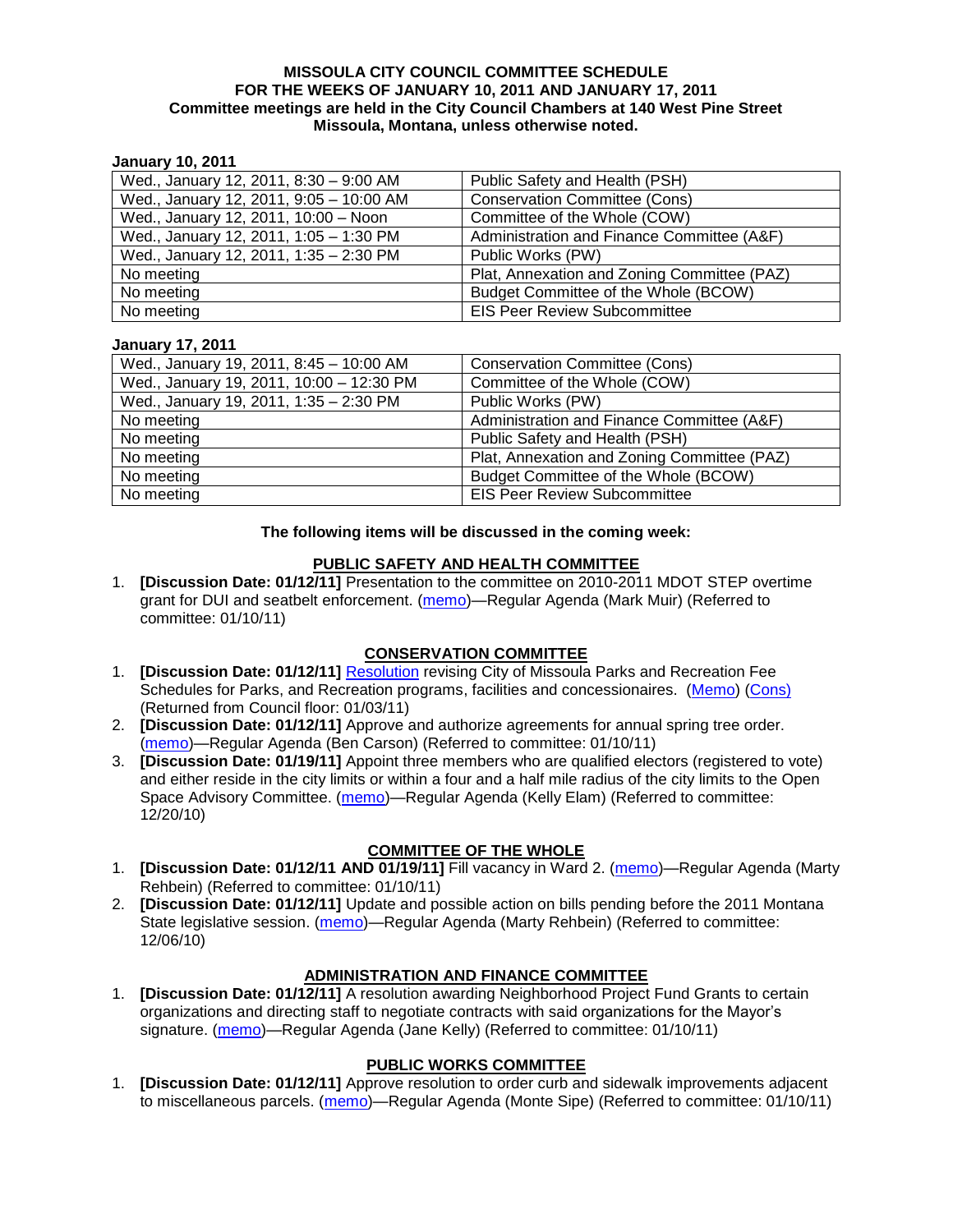- 2. **[Discussion Date: 01/12/11]** Approve a property agreement with Hybrid Energy Group to develop a 130 acre hybrid poplar project using effluent from the wastewater treatment plant, and enter into a separate development services agreement with Hybrid Energy Group. [\(memo\)](http://www.ci.missoula.mt.us/DocumentView.aspx?DID=5254)—Regular Agenda (Bruce Bender) (Referred to committee: 01/03/2011)
- 3. **[Discussion Date: 01/12/11 AND 01/19/11]** Use of \$60,000 allocated by the FY2011 Budget in Road District #1. [\(memo\)](http://www.ci.missoula.mt.us/DocumentView.aspx?DID=5308) – Regular Agenda (Doug Harby) (Referred to committee: 01/03/2011)
- 4. **[Discussion Date: 01/19/11]** (Suspend the rules) Snow removal budget update informational item. [\(memo\)](http://www.ci.missoula.mt.us/DocumentView.aspx?DID=5368)—Regular Agenda (Jason Wiener)
- 5. **[Discussion Date: 01/19/11]** Informational item only on the Rattlesnake Neighborhood Sewer Collection System Project – final contract amount. [\(memo\)](http://www.ci.missoula.mt.us/DocumentView.aspx?DID=5354)—Regular Agenda (Gregg Wood) (Referred to committee: 01/10/11)

### 

### **The following items have been referred to City Council committees, but the committees will not discuss them in the coming week:**

### **PUBLIC SAFETY AND HEALTH COMMITTEE**

- 1. Police Department Update Ongoing in Committee. (Mark Muir)
- 2. Fire Department Update Ongoing in Committee (Mike Painter)
- 3. Health Department Update Ongoing in Committee. (Ellen Leahy)
- 4. An [ordinance](ftp://ftp.ci.missoula.mt.us/Packets/Council/2008/2008-12-15/2008CatOrdinanceAmendment%5B1%5D.pdf) amending Missoula Municipal Code Chapter 6.09 entitled "Missoula Cat Ordinance" section 6.09.010 through 6.09.090 to amend definitions, to limit the number of cats over the age of four months that a person, family, or household can harbor, keep, or maintain to five and to enact other general amendments. [\(PS&H\)](ftp://ftp.ci.missoula.mt.us/Packets/Council/2008/2008-12-15/081210psh.pdf) (Returned from Council floor: 01/12/09)
- 5. An [ordinance](ftp://ftp.ci.missoula.mt.us/Packets/Council/2008/2008-12-15/DogOrdinance--PSHrevisions.pdf) amending Missoula Municipal Code Title 6 entitled "Animals" generally amending Chapter 6.04 entitled "Animals Running at Large" and Chapter 6.08 entitled "Dogs and Pet Shops," increasing the fee when an animal is impounded and establishing a fee for a boarding kennel license. [\(PS&H\)](ftp://ftp.ci.missoula.mt.us/Packets/Council/2008/2008-12-15/081210psh.pdf) (Returned from Council floor: 01/12/09)
- 6. Consider an [ordinance](http://www.ci.missoula.mt.us/DocumentView.aspx?DID=5133) amending Missoula Municipal Code Title 9 entitled "Public Peace, Morals and Welfare" by creating Chapter 58 entitled "Social Host and Rental Space Gatherings involving consumption of Alcohol by Minors" and enacting Sections 9.58.010 through 9.58.030. [\(memo\)](http://www.ci.missoula.mt.us/DocumentView.aspx?DID=5149)— Regular Agenda (Dave Strohmaier) (Referred to committee: 12/06/10)
- 7. Review implementation of the Missoula Outdoor Lighting Ordinance [\(memo\)](http://www.ci.missoula.mt.us/DocumentView.aspx?DID=4420).—Regular Agenda (Dave Strohmaier) (Referred to committee: 08/09/10)

#### **CONSERVATION COMMITTEE**

- 1. Information on Trail Projects [\(memo\)](http://www.ci.missoula.mt.us/DocumentView.aspx?DID=4477).—Regular Agenda (Marilyn Marler) (Referred to committee: 08/23/2010)
- 2. Reorganization of conservation lands advisory committees. [\(memo\)](http://www.ci.missoula.mt.us/DocumentView.aspx?DID=4957)—Regular Agenda (Marilyn Marler) (Referred to committee: 11/08/10)
- 3. Consider a new ordinance that will create a process and criteria for the naming of public parks, trails, open space, and recreation facilities. [\(memo\)](http://www.ci.missoula.mt.us/DocumentView.aspx?DID=4848)—Regular Agenda (Jackie Corday) (Referred to committee: 10/25/10)
- 4. Approve an agreement between the City and Garden City Harvest (GCH) to allow for community gardens on City owned properties that will be identified in the future. [\(memo\)](http://www.ci.missoula.mt.us/DocumentView.aspx?DID=4847)—Regular Agenda (Jackie Corday) (Referred to committee: 10/25/10) (Item tabled in committee 12/08/2010)
- 5. Budget update on aquatics. [\(memo\)](http://www.ci.missoula.mt.us/DocumentView.aspx?DID=4917)—Regular Agenda (Lyn Hellegaard) (Referred to committee: 11/08/10)
- 6. Appoint one member to the Conservation District for the term beginning January 1, 2011 and ending on December 31, 2013. [\(memo\)](http://www.ci.missoula.mt.us/DocumentView.aspx?DID=5204)—Regular Agenda (Kelly Elam) (Referred to committee: 12/13/10)

### **PLAT, ANNEXATION & ZONING COMMITTEE**

- 1. Annexation. (see separate list at City Clerk's Office for pending annexations) (Ongoing in Committee)
- 2. Update the Rattlesnake Valley Comprehensive Plan Amendment [\(memo\)](ftp://ftp.ci.missoula.mt.us/Packets/Council/2007/2007-04-02/Referrals/Rattlesnake_Plan_Update_referral.pdf).—Regular Agenda (Dave Strohmaier) (Referred to committee: 04/02/07)
- 3. Request to rezone the property legally described as Lot 3 of Scott Street Lots Subdivision, located in Section 16, T13N, R19W, P.M.M. form D (Industrial) to I-1 (Light Industrial), based on the finding of fact and conclusions of law. (PAZ [05/21/08\)](ftp://ftp.ci.missoula.mt.us/Packets/Council/2008/2008-06-02/080521paz.pdf) (Returned from Council floor: 6/2/08)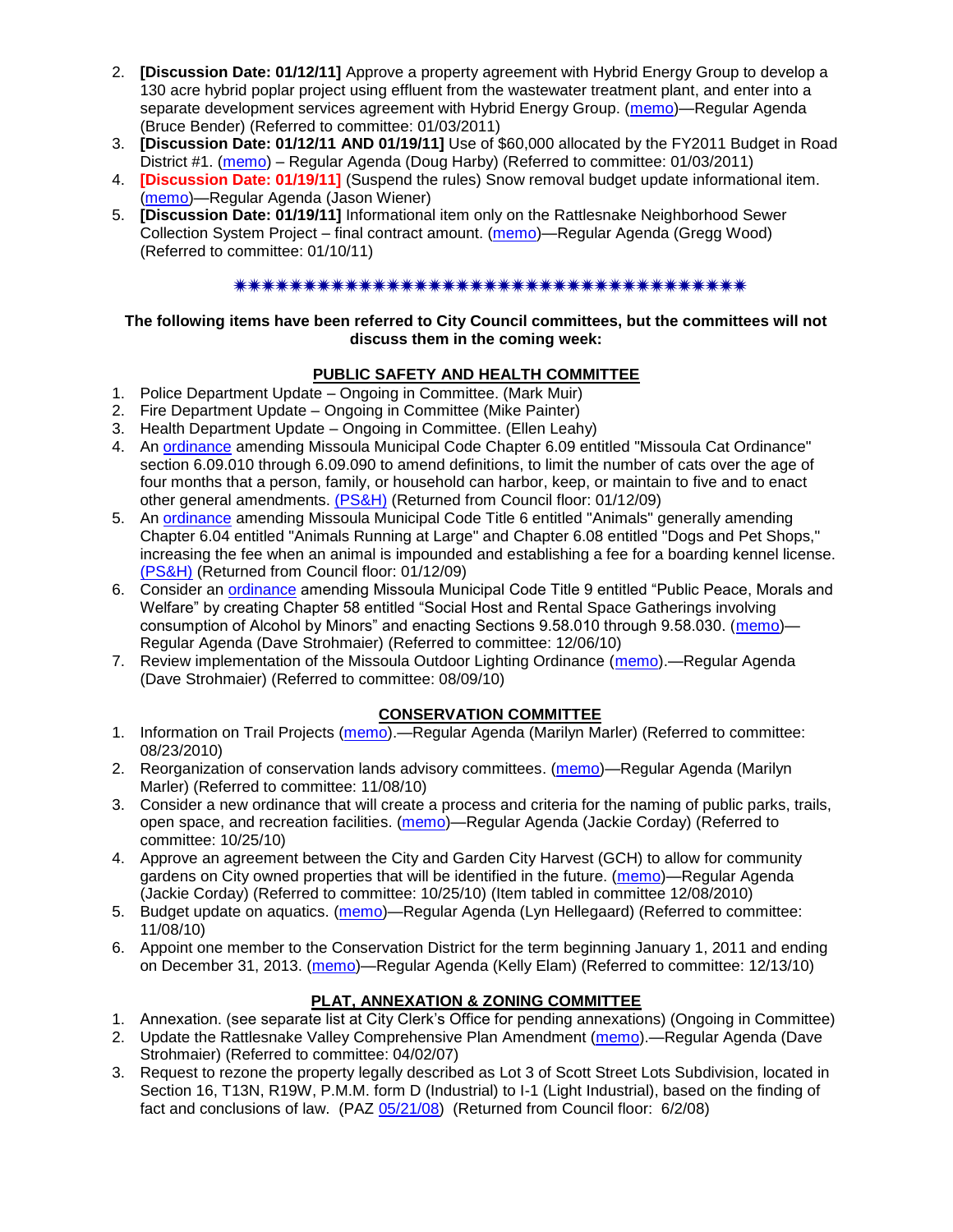- 4. Ongoing discussion of City planning issues with members of the Planning Board.—Regular Agenda (Bob Jaffe) (Referred to committee: 3/20/06)
- 5. Consider a resolution of intention to annex City and UM properties located in the southeastern quadrant of the City and schedule a public hearing in accordance with Montana Code Annotated Part 44 government lands method of annexation. [\(memo\)](http://www.ci.missoula.mt.us/DocumentView.aspx?DID=4845)—Regular Agenda (Carla Krause) (Referred to committee: 10/25/10)
- 6. Consider a request to rezone property at 620 Addison and 826 Kern. [\(memo\)](http://www.ci.missoula.mt.us/DocumentView.aspx?DID=5088)—Regular Agenda (Tim Worley) (Referred to committee: 11/22/10)
- 7. Discuss Russell & 3<sup>rd</sup> land use and zoning visioning and update. [\(memo\)](http://www.ci.missoula.mt.us/DocumentView.aspx?DID=4864)—Regular Agenda (Bob Jaffe) (Referred to committee: 10/25/10)
- 8. Resolution repealing resolution No. 7404 and declaring the annexation of Lots 53 and 54 Dinsmore's Orchard Homes No. 5 null and void. [\(memo\)](http://www.ci.missoula.mt.us/DocumentView.aspx?DID=5349)—Regular Agenda (Jessica Miller) (Referred to committee: 01/10/11)

## **ADMINISTRATION AND FINANCE COMMITTEE**

- 1. Approve claims. (Ongoing) (Consent Agenda)
- 2. Approve journal vouchers. (Ongoing) (Consent Agenda)
- 3. Approve budget transfers. (Ongoing) (Consent Agenda)
- 4. An ordinance amending the municipal code as it relates to bike licensing.  $(A\&F)$  (Returned from council floor: 12/15/08)
- 5. Implications of establishing maintenance districts. [\(memo\)](ftp://ftp.ci.missoula.mt.us/Packets/Council/2009/2009-05-11/Referrals/MaintenanceDistricts.pdf) Regular Agenda (Bob Jaffe) (Referred to committee: 05/11/09)
- 6. Clarify position of council member who also serves on the board of a non-profit agency that has dealings with the city. [\(memo\)](http://www.ci.missoula.mt.us/DocumentView.aspx?DID=1840) – Regular Agenda (Ed Childers) (Referred to committee: 07/20/2009)
- 7. Review the FY 2011-15 capital improvement projects (CIP). [\(memo\)](http://www.ci.missoula.mt.us/DocumentView.aspx?DID=3522) Regular Agenda (Brentt Ramharter) (Referred to committee: 04/19/2010)
- 8. Amend Council rules to change the Council's regular meeting schedule to two meetings per month [\(memo\)](http://www.ci.missoula.mt.us/DocumentView.aspx?DID=4027).—Regular Agenda (Marty Rehbein) (Referred to committee: 06/07/10)
- 9. Discuss the disposition of surplus city property. [\(memo\)](http://www.ci.missoula.mt.us/DocumentView.aspx?DID=4862)—Regular Agenda (John Newman) (Referred to committee: 10/25/10)
- 10. Amend the FY 2010 budget to appropriate expenditures that were not identified in the original budget. [\(memo\)](http://www.ci.missoula.mt.us/DocumentView.aspx?DID=4883)—Regular Agenda (Brentt Ramharter) (Referred to committee: 11/01/2010)
- 11. Discuss outstanding third-party contracts. [\(memo\)](http://www.ci.missoula.mt.us/DocumentView.aspx?DID=4956)—Regular Agenda (Lyn Hellegaard) (Referred to committee: 11/08/10)
- 12. Review the city's current policy for charging the public for various city-produced documents [\(memo\)](http://www.ci.missoula.mt.us/DocumentView.aspx?DID=5143) Regular Agenda (Dave Strohmaier) (Referred to committee: 12/06/10)
- 13. Confirm the reappointment of Mark Muir to the Impact Fee Advisory Committee completing a term commencing December 1, 2010 and ending November 30, 2014. (Returned from Council floor: 11/1/10)

# **PUBLIC WORKS COMMITTEE**

- 1. Consider the sizes of grease interceptors for the restaurant industry [\(memo\)](ftp://ftp.ci.missoula.mt.us/Packets/Council/2008/2008-04-21/Referrals/Industrial_waste_restaurants.pdf).—Regular Agenda (Stacy Rye and Bob Jaffe) (Referred to committee: 04/21/08)
- 2. Review infrastructure conditions at the locations of serious and fatal traffic accidents: 2007-2009 [\(memo\)](http://www.ci.missoula.mt.us/DocumentView.aspx?DID=3031).—Regular Agenda (Jason Wiener) (Referred to committee: 01/25/10)
- 3. T4 America partner support [\(memo\)](http://www.ci.missoula.mt.us/DocumentView.aspx?DID=4452) Regular Agenda (Stacy Rye) (Referred to committee: 08/16/10)
- 4. Presentation from Public Works staff regarding proposed process for finding contractors and awarding bids for reconstruction of Russell Street. [\(memo\)](http://www.ci.missoula.mt.us/DocumentView.aspx?DID=5042)—Regular Agenda (Bob Jaffe) (Referred to committee: 11/15/2010)

# **COMMITTEE OF THE WHOLE**

- 1. Mayor's Update Ongoing in Committee. (Mayor Engen)
- 2. Updates from Council representatives on the Health Board, Community Forum, Transportation Policy Coordinating Committee, other boards and commissions as necessary. – (Ongoing in Committee)
- 3. Joint meeting of the Mayor, City Council and County Commission; a facilitated quarterly OPG review as directed in the [Interlocal Agreement](ftp://ftp.ci.missoula.mt.us/Documents/Mayor/OPG/Adopted-ILA-2005.pdf) (Agenda)—Ongoing (Mayor Engen)
- 4. Develop short and mid-term goals [\(memo\)](ftp://ftp.ci.missoula.mt.us/Packets/Council/2007/2007-04-23/Referrals/Council_Goals.pdf).—Regular Agenda (Bob Jaffe) (Referred to committee: 4/23/07)